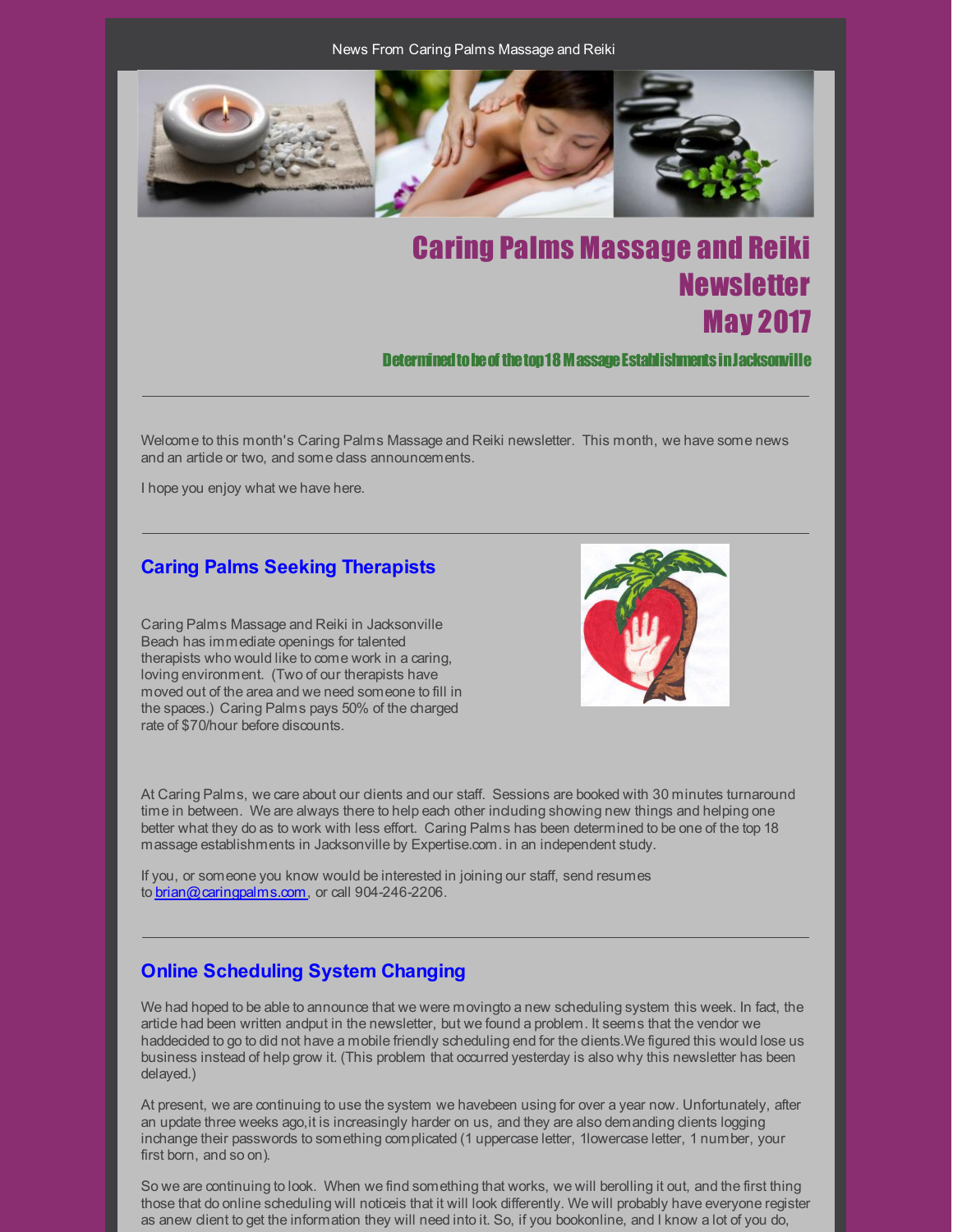please, when you see something new, youwill be on a new system, and you will probably have to tell it you are a newclient.

Thank you for your patience.

## **Introduction to Sacred Emergence Workshop – Activation/Healing-Transformation with Metatron's Cube and Sacred Geometry**

Please join us at Caring Palms for a Sacred Emergence class facilitated by Imelda Arcilla. Imelda is an Intuitive Soul Strategist, Alchemist, Energy Healer & Creative Ascension Guide who helps withtransformation in these accelerated times so you can thrive in every important area of your life to live an illuminated rich life.

This event and experience will be for those ready to elevate their evolutionary potential. These events aren't your normal classes they're an experience that allows you to connect at a deeper level a divine reality beyond the mundane.

This Activation will initiate and accelerate your transformation process wherever you're at in your growth. We will work with Metatron'scube and Sacred Geometry to help you overcome challenges that may havebeen difficult in the past. And that which you are ready to release.

This will help to lighten your field and help move you forward and upward in consciousness allowing for more coherence with your purpose, intuition, dreams and joy. As you consistently make the effort to release, transmute, heal and transform to your Soul's most expansive and exalted self. You find yourself with more possibilities to create and design your life based on higher principles.

Why are you willing to devote your life force to alchemize your mind and transform into a more evolved being, time and time again? Because each cycle of growth you undertake is a bandwidth of potential to not just master your life, but to create your life. The implicationsof that alone is breathtakingly open to the abilities and gifts you possess!

There will be a meditation, activation, healing, a message given to each participant and Q&A.

My intention for this is for each light being to amplify their light codes for more magic and joy. We invite you to bring friends thatmay benefit and look forward to a fun, sacred and illuminating time!

Please RSVP regardless if you pay before or at the event as seating may be limited.

Imelda is an Intuitive Soul Strategist, Activator, Alchemist, Writer, Energy Healer & Creative Ascension Guide who helps with transformation in these accelerated times so you can thrive in every major area of your life to live an illuminated rich life.

## *The cost for this workshop is \$31 and can be paid at the door or online* **[here](https://www.universe.com/events/sacred-emergence-activation-healing-transformation-with-metatron-s-cube-tickets-V89Z5B)**.

To learn more about Imelda and her work, go to **[Imelda's](http://imeldaarcilla.com/) website**.

**Please let us know if you will be coming sowe can plan accordingly.**

## **Award**

Caring Palms received an award from the JacksonvilleBeach Award Program. It states that Caring Palms' people are the "BestMassage Therapists of Jacksonville Beach". This is the second year we have received this honor.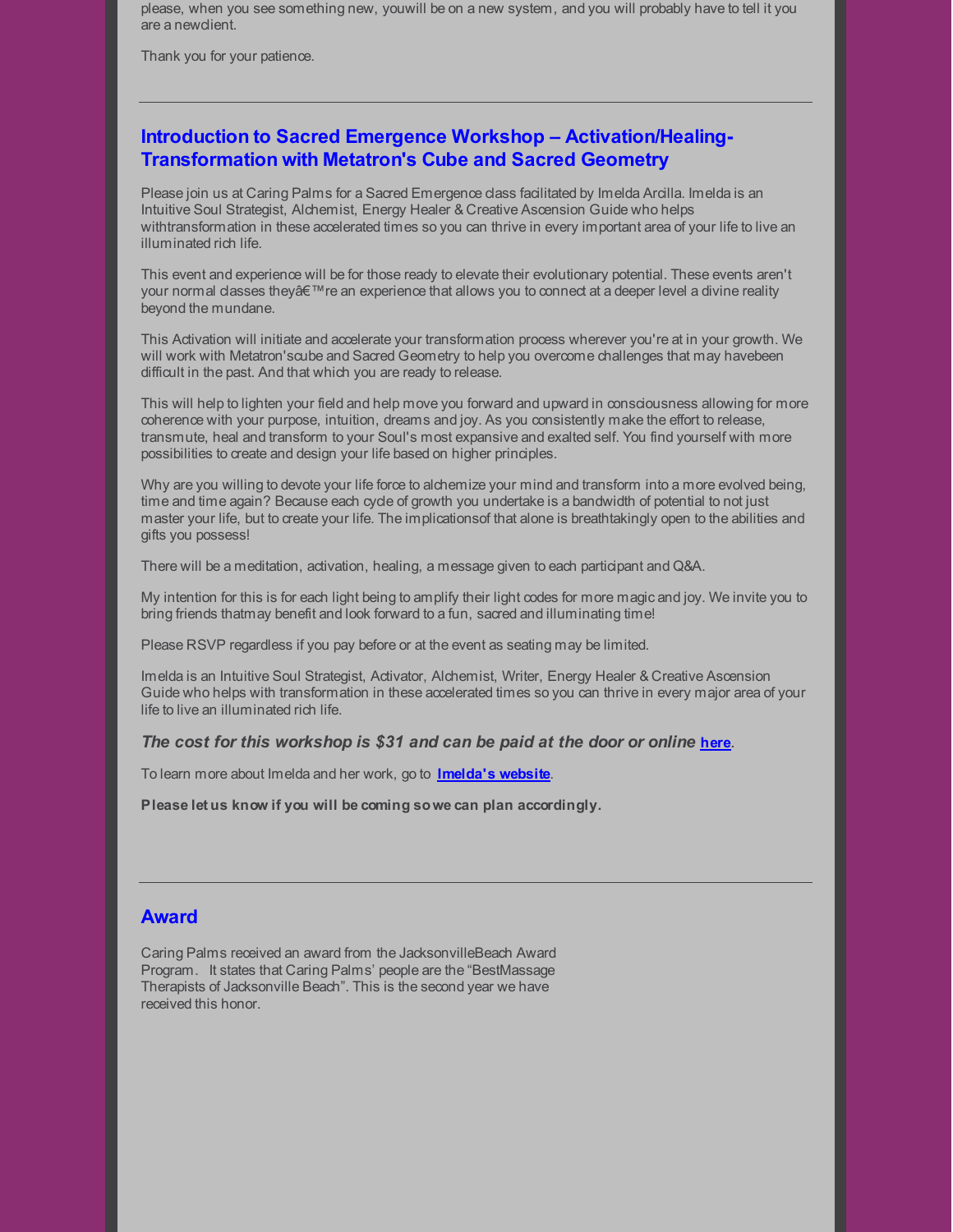

## **Past Life Regression and Meet Your Guide Meditation Workshop**

Please join us at Caring Palms on Saturday, **June 24th 1-3:30p.m.** for a Group Past Life Regression event facilitated by Laura Bogen,Certified Hypnotherapist and QHHT Practitioner. Using simple, but effective visualizationtechniques, the first part will include experiencing one of your past livesthat is most appropriate for you to see at this particular time in your life.

Did you witness the library of Alexandria burning? Did you help discoverthe New World? Perhaps you were a knight in medieval times? The possibilitiesare endless.

Then stay a bit longer for the second part, where you will be able toexplore a distant future life. You may witness unforeseen technology,interesting concepts, and even otherworldly events and beings. After all, the futureis what you make of it...All of this will be prepped by a short series of visualization exercisescreated to help develop your imagery kills, which can have many benefits. Somebenefits indude building your inner sight (also called dairvoyance), sparkingcreativity, reawakening your imagination, and more.

All you have to do is show up! (We recommend that you bring a pillow tosit on, as space is limited.)

## *The cost for this workshop is \$26 and can be paid at the door or online* **[here](https://www.universe.com/events/group-past-life-regression-tickets-TNL2RC).**

Call Caring Palms to reserve your spot. Check outLaura's website **[HERE](http://www.newwavehypnosis.com/)**.

Please let us know if you will be coming so we can plan accordingly.

## **Brian Taking Classes**

Brian will be attending classes Monday, May 22ndthrough Wednesday, May 24th. He will be taking Temple Lomi Lomi (for the fourth time) in Cocoa Beach. He expects to be back in the studio Thursday, May 25th at the normal hours.

The studio will remain open while Brian is away as Christine will be available on the days he is out.

## **May Special**

#### **\$60 Swedish Massage with Christine**

A Swedish massage is a nice relaxing experience where long strokes, kneading and some percussion are used to allow the client to relax and release tension while they are being worked on. Although the primary goal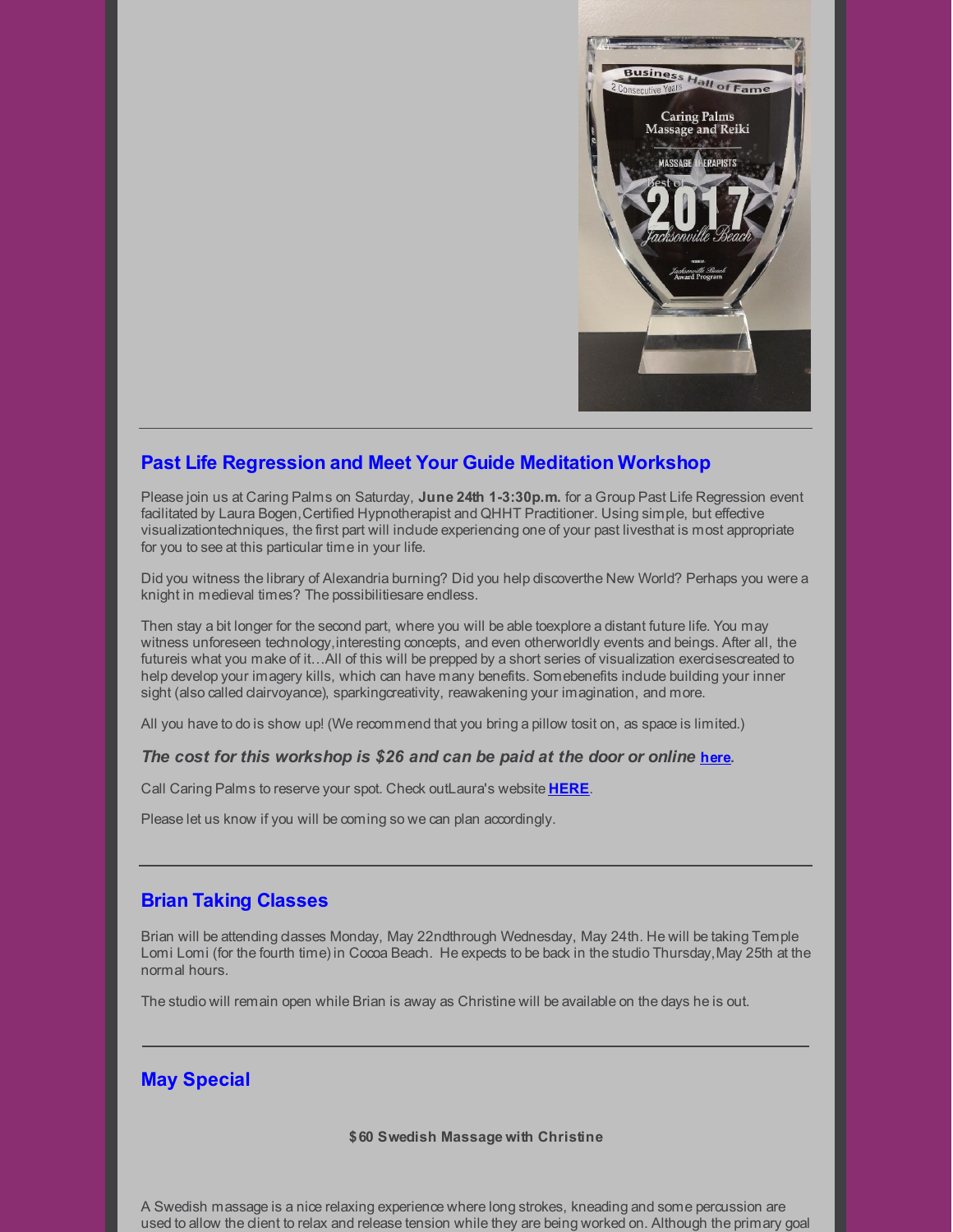of this type of massage is relaxation, deep tissue work can be performed to alleviate specific problems such as pulled muscles or sore backs, as well as other problems the client might have. A Swedish massage is good for helping someone return to health from an injury or other problem. It is also used to help someone maintain good health because of the effects massage has on the body systems.

#### **\$10 off any Swedish Massage (60 or 90 minutes)!**

For more detailed information on Swedish Massage, go **[Here](http://caringpalms.com/article_swedish.html)**.

## **Leave a Review, Enter Our Drawing**

Leave a review and be entered in a drawing to win a free session. If you have enjoyed the services at CaringPalms, whether that be massage, Reiki, or classes, or something else, pleaseleave a review on one of the review sites like Google, Facebook, or any of the many places that takereviews. Lately, it has been thesereviews that have been bringing new clients into the studio, and all have beenglad they found us.

Anyone leaving a review will be entered into the monthly drawing to wina free session (massage or Reiki). Reviewersmade between the first and last day of each month will go into the drawing, andthe winner will be pulled on the first of every month. Thank you all that have left reviews, and congratulations to the people who havealready won free sessions (Nichole, Melanie, Courtney, Matt, Shari, Jessica, Kelly, Cynthia, Sharon, Susan, Catherine).

**Note:** We are asking people not to post on Yelp unless you are a person that posts there regularly. Yelp has some qualifying software that looks at each review, and if you are a regular poster, your comment is deemed "Relevant", otherwise your comment is marked "Not Relevant". While Caring Palms has 15 5-star reviews on Yelp, only three of them are deemed "Relevant", and one has to go through another step to see the remaining 12.

## **T-Shirts for Sale**

Caring Palms has been experimenting with t-shirts, and has come up with a few. We are still designing, and will be adding new shirts as they are created. Right now, we have three categories, Lightworkers, Humorous, and Massage. The cost per shirt has been reduced to \$19.00 + shipping. To see our collection, go to the website, and look under Prices, Gifts, Other Classes/Sessions, then under Gifts For Sale, and then T-Shirts for Sale.

Shirts are ordered through TeeSpring.com, so we don't needto have a minimum, and Caring Palms does not have to carry an inventory. Their processis quick and easy, and you can pay with a credit card or through Paypal. (Although shown in black, they are available in other colors.)

## **Guided Meditation CDs Now Available In-House and Online**

The first three guided meditations are now available. Wehave a small inventory in-house). When these havebeen sold, we will replenish them (replenishment takes about 10 days). Thesemeditations are also available online as CDs or MP3s and can be purchasedthrough the **[Meditations](http://caringpalms.com/meditations.html) Page**. If you arelooking for a safe meditative journey to relax or work, come see us, orpurchase one (or all three) online. Available meditations include, FindingSanctuary, Working Through Past Experiences, and Visiting With YourGuides. We are hoping to have the otherthree available within a few months.

## **Reiki Share at Caring Palms**

Caring Palms has a Reiki share everymonth. A Share is where Reiki practitioners get together to work oneach other. Group Reiki work is done where each person gets time on thetable and worked on by several therapists at once. Any practitioner isinvited no matter what lineage they have or practice level they are at. If you are a non-practitioner and have not experienced Reiki, you are also welcome.

The next Reiki share is on**Wednesday, April 5th from 7pm to9pm**. Pleaselet us know if you will be coming.

# **Calming The Mind**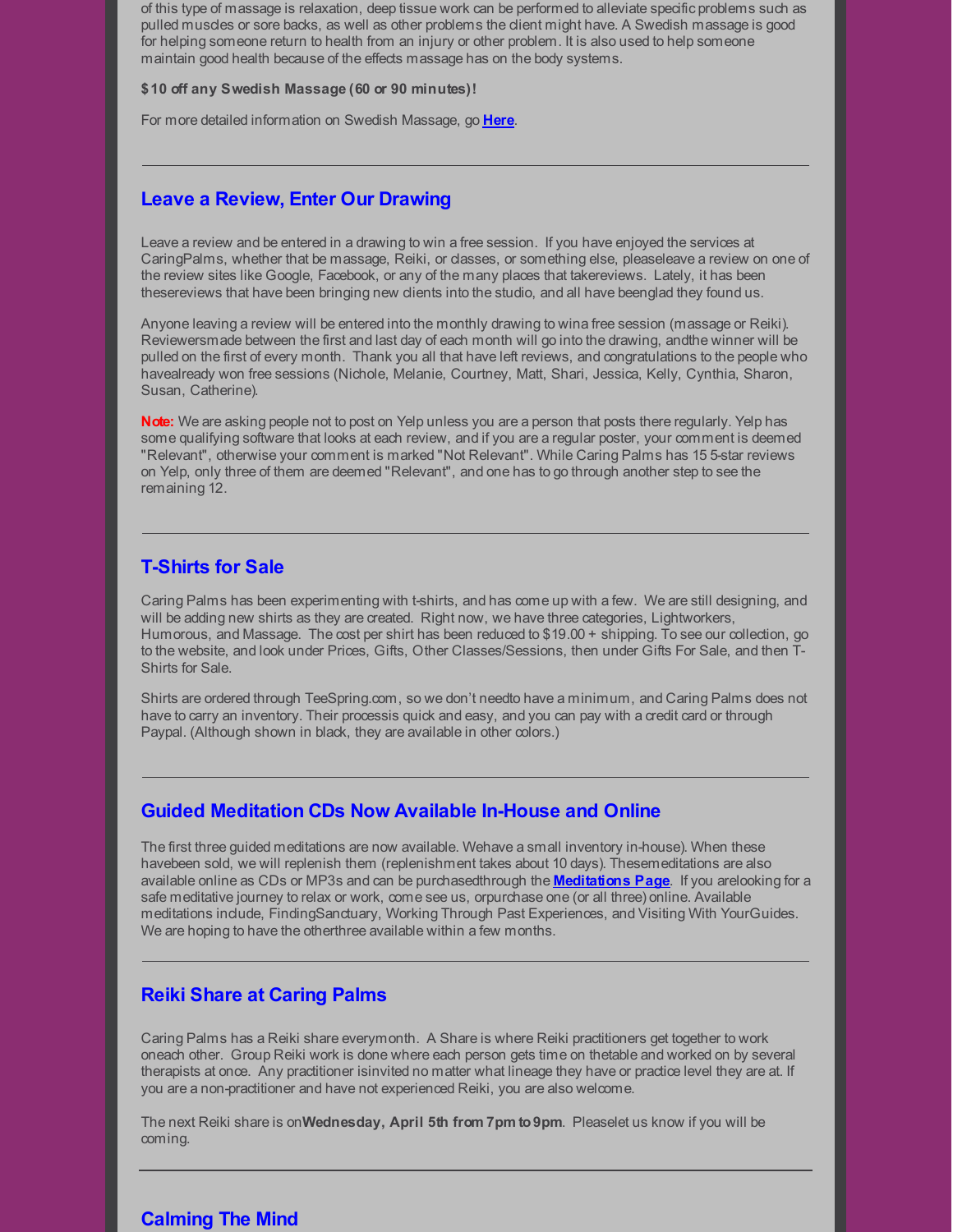## **by Brian Dean**

We hear a lot of things telling us to clear ourminds. Mostly, I remember Yoda tellingthat to Luke... "Clear your mind. Nowreach out with your senses." Effectively, it is what I do when I work. I clear my mind, which allows energy toenter, and then I reach out with those energies to assess someone, or treatsomeone. But this idea is not just forenergy workers. It is for everyone.

I was recently shown a chart of brainwave activity, andthe stages of mind we are in at certain frequencies (thanks Marilyn).

It starts with the Gamma state (or frequencies). This is anything greater than 35 modulationsper second (m/s). This is your panicmode, your fight or flight mode. Remember when David Banner got an overdose of Gamma radiation and hemorphed into the Incredible Hulk? Thisis that stage. The mind has one thingthat it is dealing with. (Have you everseen pictures on TV showing the needle on a lie detector? Is moves back and forth at a slow even ratewhen someone is telling the truth. But whenthat person lies, it goes back and forth crazily. The more active our minds are, the more thewaves look l this crazy back and forth motion where there is no room foranything other than what is happening in the moment. The more relaxed we are, these waves slow andseparate. Here, there is room for inspirationto seep in. There is room forcreativity.)

After that, we have Beta which is 24 to 35 m/s. This is where we spend most of our time (I'msure we've all heard that we spend most of our lives in Plan B). We drive to work, do math, haveconversations. Nothing special here,just normal stuff. But there is littleroom for inspiration or creativity. Thesame is true for gamma where there is no room for anything but panic. To be creative, we need to slow our mindsdown, down below the normal daily operating level.

As we start the process of slowing, we enter the Alpha state(13 to 23 m/s). In this state, we arerelaxed, but aware. This is where we gowhen we quiet down, and start listening to things. At the lower end of this, we do meditation. (It was while in a meditative state that Usuidiscovered Reiki. It was also in thisstate that Einstein created his most famous formula E=MC2.) There is creativity there as we start openingto possibilities.

As we start really slowing down, we reach Theta (4 to 12m/s). This is the level we are at justbefore we fall asleep. At the high endof Theta, we could be doing meditation. But more into that state, we are much more open to ideas. For those of us that do mediumship, this iswhere we live while working, and giving readings, and in some cases writingarticles for monthly newsletters. I use this state for Trance healing. This is where I move out as much as possible,and let spirit direct me to direct healing energies. This is where creativity can come ingreatly. Ever have an idea as you werefalling asleep?

At the bottom end, we come Delta (.5 to 3 m/s). In this stage, one is out like a light. This is our sleep state. And ideas can come through here as well. Did you ever solve a problem while sleeping,only to lose that solution when you wake up? (I've been told to keep a pen and paper next to the bed so I can writedown the ideas I had. Of course, I didn't, and have lost many ideas.) This is ourtesting ground. This is where we go outand play while our bodies rest. For energyworkers, this is where we go when we enter Trance mode, where we step aside andlet spirit in enough to talk, or teach. Itis where creativity is in abundance.

So, in our busy lives, we don't take the time to slowdown, to open to creativity. I know thatwhen I am sitting in the evening watching some TV program, I am also working onmy tablet, still doing things to help the business. However, when I need towrite an article, I go to a place of quiet, listen to some dassical music, andlet creativity enter (as I am doing now).

It doesn't take much to quiet the mind, at least alittle. Sit in a quiet space (whichcould be inside or outside). And just notice things, the breeze, smells, thewarmth of the sun. Inside you might noticethe ticks of the clock, the quiet, maybe the soft music playing.

Not only does this slow the mind, it slows the heart aswell, which is better for our health. Take some time out (yes, you can do it), and just quiet yourself for alittle bit. Let thoughts of work, andlife, and just things slip away. You'llhave plenty of time to work on them later. Right now, just start by breathing deeply, and letting things washaway. Then let calmness and creativityin. you will thank yourself for it.

## **Discoveries**

## **by Brian Dean**

And speaking of creativity, did you know that I had theidea for GPS long before it was invented? Really. And it came in adream.

I was 17, and I was dreaming about flying my personaluhh, jet or some such vehicle to my underground base. (Yes, my dreams run the gamut of helpingpeople, doing unique things with unique equipment, to commandingstarships, but you expected that.)

I remember trying to get to the underground base, to the opening so Icould vertically land my craft. The problemwas that it was foggy, very thick fog, so thick I could not see where I was. I adjusted my instruments so they connectedto certain satellites that my group had placed in orbit. They told me exactly where I was,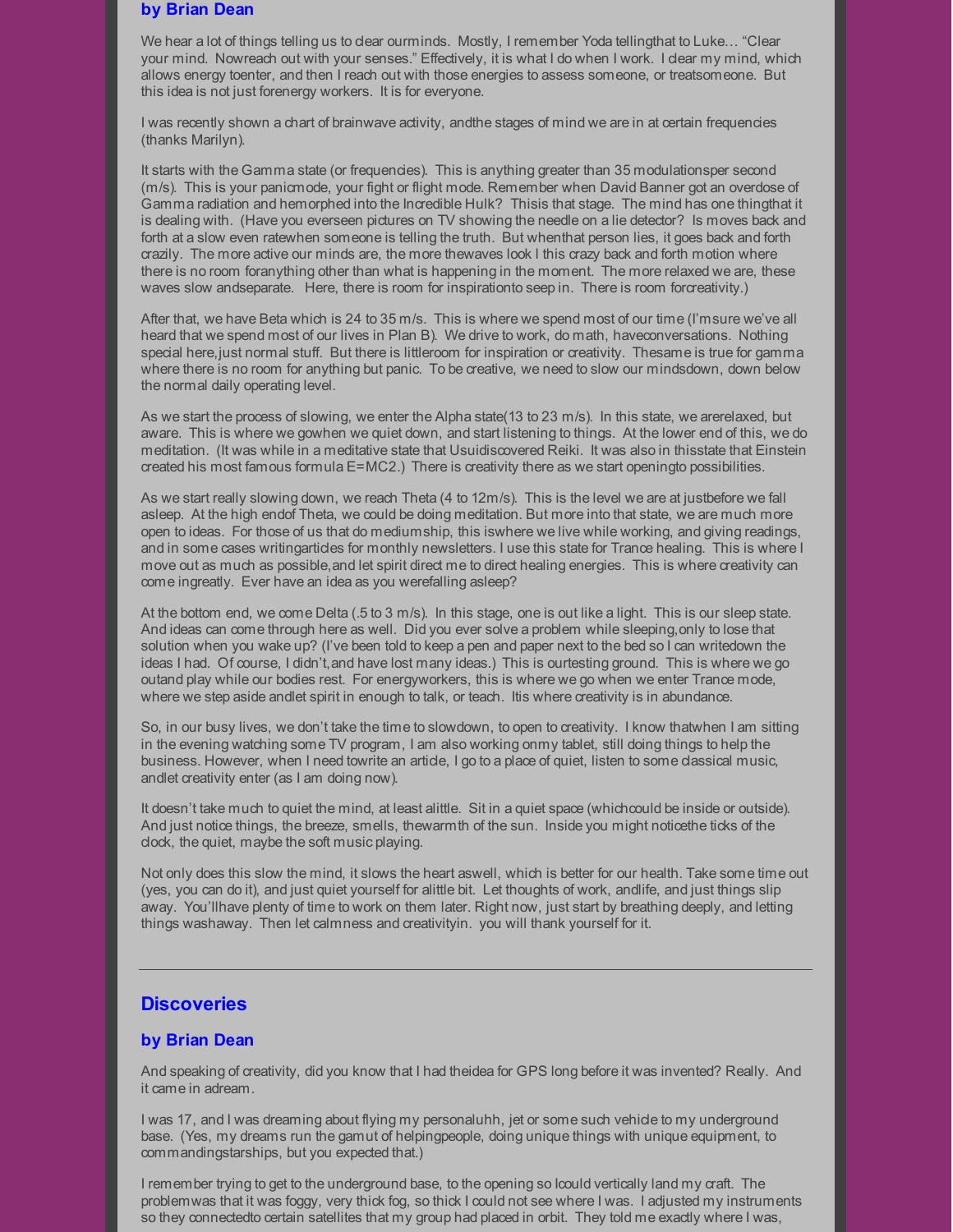within afoot or two. I then safely lowered thecraft through open doors, and landed on the floor below. (It is stuff like this that becomes the basisfor much of science fiction. Sciencefiction is ideas that when seen by people of scientific means become sciencefact. It always takes the dreamer tocreate the idea so that someone with the technical knowledge can latch onto theidea and make it a reality.)

Now at 17, I did not have the wherewithal (nor the mathskills) to make this into reality. It'sa good thing that someone else had the same idea.

When ideas come to people, they come to several people atonce. Someone, somewhere will developit. But one has to be in a quiet statefor it to happen.

So, what are you going to dream of tonight that willchange the world?

## **Reiki Class Schedule**

The followingis a list of currently scheduled Reiki Classes. Each class (unlessotherwise marked) currently has a status of 'Scheduled'. This means thata date has been set, but no one has signed up for it yet. Once a deposithas been received for a class, the status will be 'Confirmed'. Any classmarked as 'Closed' has filled up. (Note: In some cases, one may be ableto enter a class marked 'Closed' with permission of the instructor.)



#### Reiki 1

- May 13 (Saturday) 10am 5pm
- June 10 (Saturday) 10am 5pm
- June 20 (Tuesday) 10am 5pm
- July 8 (Saturday) 10am 5pm
- July 11 (Saturday) 10am 5pm
- August 12 (Saturday) 10am 5pm
- August 28 (Monday) 10am 5pm
- September 9 (Saturday) 10am 5pm
- October 14 (Saturday) 10am 5pm
- November 11 (Saturday) 10am 5pm

#### Reiki 2

- May 16 (Tuesday) 10am 5pm **Confirmed**
- June 17 (Saturday) 10am 5pm
- July 18 (Tuesday) 10am 5pm
- August 15 (Saturday) 10am 5pm
- August 19 (Tuesday) 10am 5pm
- August 29 (Tuesday) 10am 5pm
- October 21 (Saturday) 10am 5pm

#### Reiki 3

- May 27 (Saturday) 10am 5pm
- June 27 (Tuesday) 10am 5pm **Confirmed**
- August 26 (Saturday) 10am 5pm
- August 30 (Wednesday) 10am 5pm
- November 18 (Saturday) 10am 5pm

All classes are open to anyone wanting to learn thisunique method of hands-on healing. The cost for each class is \$125 nomatter what level of Reiki the class is for. A \$50 deposit is required aminimum of seven (7) days prior to the class date (or permission of theinstructor) to reserve a space in the class. Classes with no depositsreceived by the cut off date will be canceled. All class statuses may beviewed under Reiki, Reiki Class Information, and Class Schedule. You canalso sign up for classes there. (Check the website for the location.)

**Each Reiki class is NCBTMB and Florida Board of Massage Approved forsix (6) Continuing Education Hours (CEUs)**

# **Advanced Body Mechanics and Techniques**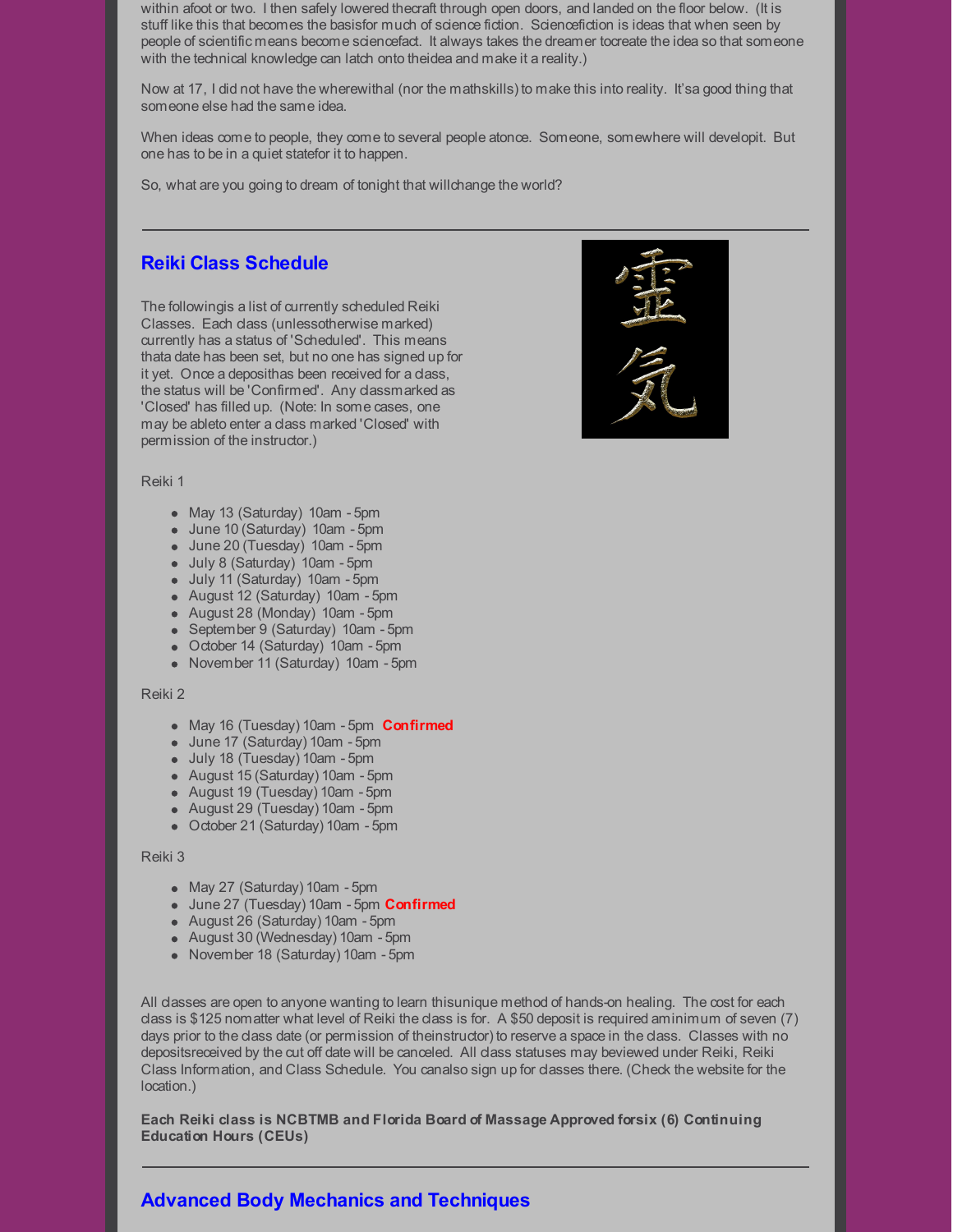The following is a list of currently scheduled dasses. This class is a two-day class worth 12 CE hours for massagetherapists. Each class (unless otherwise marked) currently has a statusof 'Scheduled'. This means that a date has been set, but no one hassigned up for it yet. Once a deposit has been received for a class, thestatus will be 'Confirmed'. The schedule is as follows:

- June 13 -June 14 (Tuesday 9am 5pm and Wednesday 10am 4pm
- August 5 August 6 (Saturday 9am 5pm and Sunday 10am 4pm
- October 7 October 8 (Saturday 9am 5pm and Sunday 10am 4pm

Allclasses are scheduled to be held at the Caring Palms Studio. Should thelocation change, that change will be on the website and studentsnotified.

Maximize your resultswith less effort. Utilize the science of martial arts and apply it to massage.Advanced Body Mechanics and Techniques for Massage Therapists, is designed toreconnect the massage therapist with proper body mechanics and techniques whileputting a new twist on things and showing how to get more pressure with littleeffort. While it does go over some basics, it takes body mechanics to a newlevel where every move involves the use of the therapist's entire body so theycan work without hurting themselves. The class being part lecture, parthands-on practice takes positions, centering, and the proper use of bodystrength from Japanese martial arts and applies them to the art of massagetherapy. It also shows how to focus one's energies to increase their strengthwith simple exercises meant to teach the student how to 'think' beyond wherethey are working so they can get deeper into the client and to channel theirenergies to the point of thought. The student will learn how to focus theirenergies and use their body to do deep work and not get hurt. This dass willhelp anyone to work deeply with less effort no matter if one is 90 pounds or 250 pounds. This class is for both the seasoned therapist and the newtherapist. It will show moves everyone does, but in a new light as well asmoves many people may not have seen before. The idea is not to dictate how topractice, but to show better body mechanics which the therapist can adapt towhat they do. This is true whether they adapt all of it or just part of it.

## **NCBTMB and Florida Board of Massage Approved for twelve (12) ContinuingEducation Hours (CEUs)**

## **Class Cost: \$300**

Thisclass is for licensed massage therapists or anyone that regularly uses massagein their practice. For those looking to learn basic massage forrelaxation for their partner or friends, see the website on the Massage ForCouples classes.

To sign up for classes, go to the website and select Continuing Education,Advanced Body Mechanics and Techniques, and Class Schedule to see additions andchanges or to sign up.

# **Caring Palms Hosts Mediumship Classes**

Every month, Caring Palms is host a mediumshipclass taught by Marilyn Jenquin of the International Foundation for SpiritualKnowledge. In this dass, Marilyn teaches the British style of mediumship (thisis similar to the style used by John Edward). Each class contains a lecture, ameditation, and class exercises. This is for all ranges of students from thebeginner, to the long time student.

Mediumship is a method of communicatingwith people who are no longer in their physical body, but in thespirit world. The class teaches students to do evidential readings asexercises so they get comfortable developing a relationship with those inspirit. This class is for anyone wanting to work with spirit whether theyintend to become professional mediums or simply to use it in their everydaylives.

Classesare usually scheduled the fourth Thursday of each month from 1pm to 3:30pm atthe Caring Palms studio. For more information, go to the IFSK [Website](http://www.ifsk.org) where you can learn more about this, checkclass schedules and locations, and get contact information.

# **Modality of the Month Swedish Massage**

A Swedish massage is a nice relaxing experience where long strokes, kneading and some percussion are used to allow the client to relax and release tension while they are being worked on. Although the primary goal of this type of massage is relaxation, deep tissue workcan be performed to alleviate specific problems such as pulled muscles or sore backs, as well as other problems the client might have. A Swedish massage is good for helping someone return to healthfrom an injury or other problem. It is also used to help someone maintain good health because of the effects massage has on the body systems.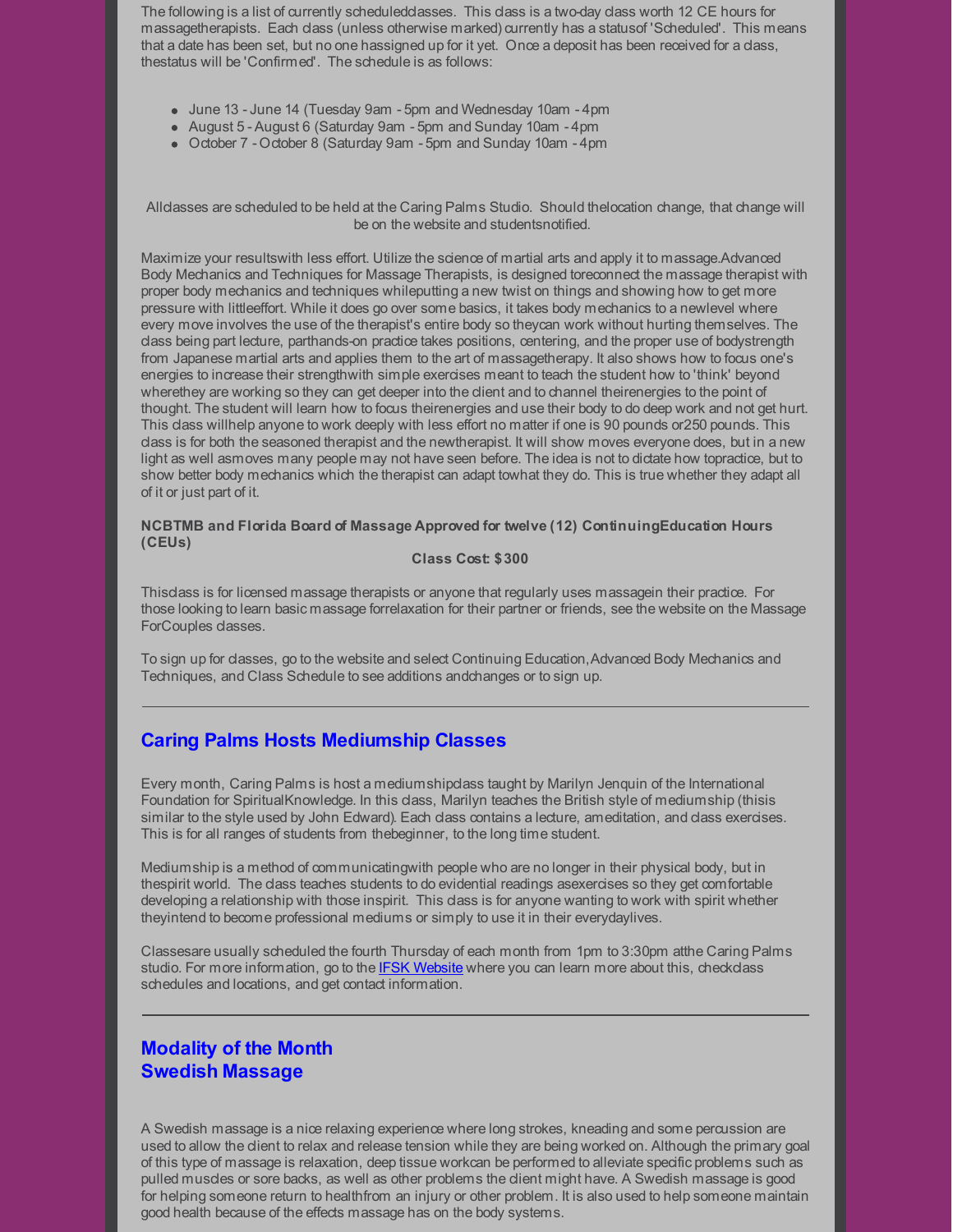read [more](http://caringpalms.com/article_swedish.html)



**Swedish [Massage](https://www.youtube.com/watch?v=PbEZa9W0MNM)** (Click on picture or description to see video)

# **Brian Offering Readings**

Brian is now doing readings to anyone that wants to sit for one for \$40 for up to one hour. Keep in mind, these are mediumship readings, not psychic readings. If you have an interest, please contact Brian and something can be scheduled. These can also be scheduled from the website.



# **Caring Palms Promise**

**At Caring Palms, we pledge todothe best work we can at every session. We not only dothis to continue toearn your business, but because we believe that you deserve the best care possible** every time you are here. This is true whether it is massage, or energy work, or classes. This is our **promise. This is what we will continue todo.**

## **Forward This Newsletter**

Did you know that Caring Palms offers a Referral Bonus? Forward this newsletter to people you know, and if they come in for a session and give your name, you will get \$5 off your next purchase. And the beauty of this is that it is cumulative. If two people come in, you get \$10 off your next purchase, three people, \$15 off, and so forth. So if you know people that could benefit from any of the services we offer (and everyone can), forward this newsletter to them. If they come in, you will benefit as well.

## **Can We Answer Your Questions?**

You have Questions? Maybe we have answers. Each month, we write articles on a variety of subjects. Is there something that you would like to see us write about? Do you have questions that you'd like answered? Do you have questions on massage? On Reiki? On energy work in general? Submit your questions or requests to [Brian@CaringPalms.com](mailto:brian@caringpalms.com) we will try to see if we can answer them for you.